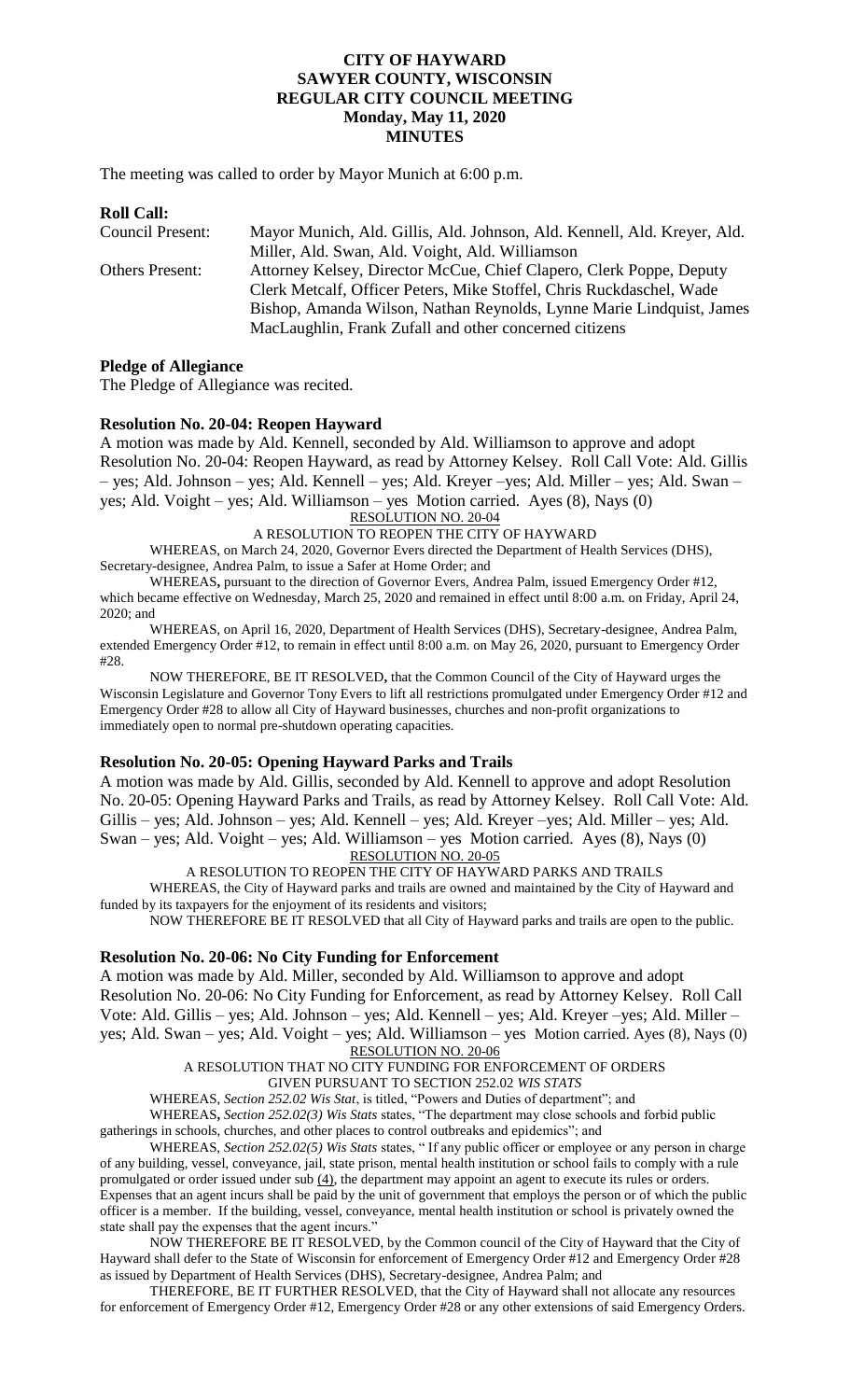# **Hayward Area Chamber of Commerce – Sidewalk Sales Request**

A motion was made by Ald. Gillis, seconded by Ald. Miller to approve the request, submitted by Chris Ruckdaschel on behalf of the Hayward Area Chamber of Commerce in an email dated May 8, 2020, for downtown Hayward businesses to have sidewalk sales on select dates to be determined between the re-opening of Main Street through Labor Day; provided the City Council is informed as to the days the sidewalk sales and events will be held. Motion carried.

### **Ben LaBarre – Request for the Creation of a Tax Incremental District**

A motion was made by Ald. Miller, seconded by Ald. Gillis to move forward with the creation of a Tax Incremental District which would encompass the property to be developed by Ben LaBarre and other property located around the Rock Creek area on the south side of town. Motion carried.

### **Application for Class B Fermented Malt Beverage License and Class C Wine License: for the period of May 12, 2020 to June 30, 2020 – Manifesting Perfection LLC, Amanda L Wilson, agent, 10572 Main Street**

A motion was made by Ald. Miller, seconded by Ald. Kreyer to approve the issuance of a Class B Fermented Malt Beverage License and a Class C Wine license for the period of May 12, 2020 to June 30, 2020 to Manifesting Perfection LLC, Amanda L Wilson, agent, 10572 Main Street. Roll Call Vote: Ald. Gillis – yes; Ald. Johnson – yes; Ald. Kennell – yes; Ald. Kreyer –yes; Ald. Miller – yes; Ald. Swan – no; Ald. Voight – yes; Ald. Williamson – yes Motion carried. Ayes (7), Nays (1)

### **Application for Class B Fermented Malt Beverage License: for the period of June 1, 2020 to September 11, 2020 – Hayward Hawks Baseball Inc., Michael A Kelsey, agent, 15930 W 5 th Street**

A motion was made Ald. Miller, seconded by Ald. Williamson to approve the issuance of a Class B Fermented Malt Beverage License for the period of June 1, 2020 to September 11, 2020 to Hayward Hawks Baseball Inc., Michael A Kelsey, agent, 15930 W 5<sup>th</sup> Street. Roll Call Vote: Ald. Gillis – yes; Ald. Johnson – yes; Ald. Kennell – yes; Ald. Kreyer –yes; Ald. Miller – yes; Ald. Swan – yes; Ald. Voight – yes; Ald. Williamson – yes Motion carried. Ayes (8), Nays (0)

#### **Hayward Community School District – Request to place a banner across Main Street for the 2020 Graduating Class**

A motion was made by Ald. Swan, seconded by Ald. Kennell to approve the request submitted by Craig Olson, Hayward Community School District, to place a banner across Main Street celebrating the 2020 Graduating Class. Motion carried.

#### **City of Hayward Façade Improvement Guidelines / Resolution No. 20-01: Adopting the City of Hayward Façade Improvement Guidelines**

A motion was made by Ald. Gillis, seconded by Ald. Swan to approve the City of Hayward Façade Improvement Guidelines and to approve and adopt Resolution No. 20-01: Adopting the City of Hayward Façade Improvement Guidelines, as read by Attorney Kelsey. Roll Call Vote: Ald. Gillis – yes; Ald. Johnson – yes; Ald. Kennell – yes; Ald. Kreyer –yes; Ald. Miller – yes; Ald. Swan – yes; Ald. Voight – yes; Ald. Williamson – yes Motion carried. Ayes (8), Nays (0) RESOLUTION NO.: 20-01

Resolution for the adoption of the City of Hayward Facade Improvement Guidelines

WHEREAS, the City of Hayward, Sawyer County, Wisconsin has developed a Facade Improvement Guideline Plan, and

WHEREAS, the Facade Guideline Plan is to be used as a guide to aid prospective businesses with the Business Facade Corridor (BFC) to obtain loans through the Northwest Wisconsin Regional Economic Development Fund (NWREDF), and

WHEREAS, all maps and other materials noted and attached as exhibits to the Facade Guidelines Plan are incorporated into and made a part of the City of Hayward Facade Improvement Guidelines.

NOW, THEREFORE BE IT RESOLVED, that the City of Hayward accepts and adopts the City of Hayward Facade Improvement Guideline Plan.

The City Clerk shall properly post or publish this resolution as required under s. 60.80 Wis Stats

### **A motion was made by Ald. Gillis, seconded by Ald. Kennell to approve the following:**

**1. Minutes:** Public Works of 3/9; Finance of 3/9; Regular Council of 3/9 (abridge / unabridged); Planning Commission of 3/12; Annual Organizational of 4/21; Special Council of 5/4; and Planning Commission of 5/7

### **2. From Public Works of 05/11:**

A. The Hayward Garden Club's request for funds (not to exceed \$500) to prepare and plant the flowerbed under the Welcome to Hayward sign in the municipal parking lot.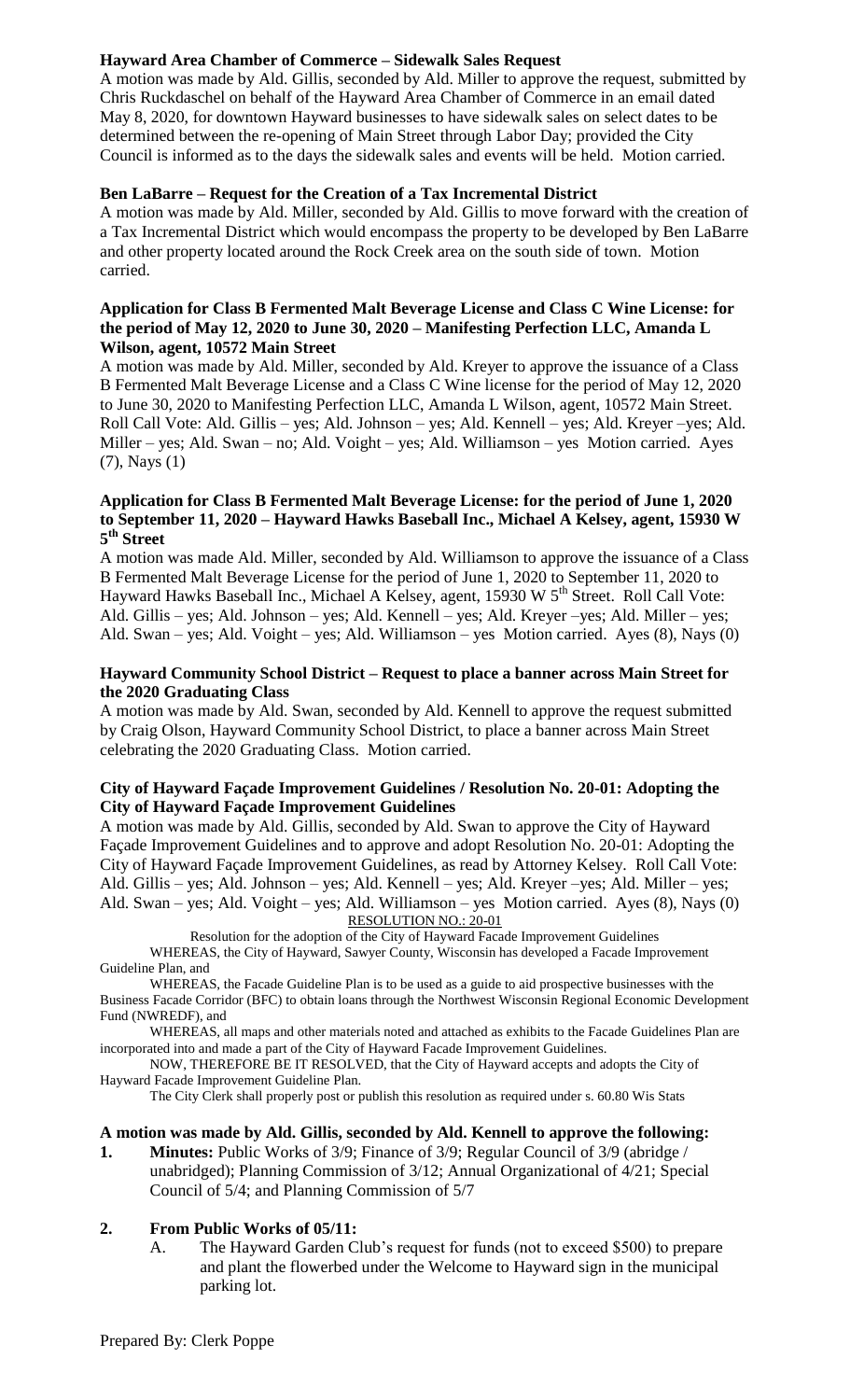- B. Requiring Fran Guzzardo to pay for garbage service, as the BID assessment refers to zoning classification and the garbage service refers to the use of the property. Fran Guzzardo is using 10576 Dakota Avenue as a residence only.
- C. Estimate No. 1483 submitted by Superior Sealers LLC to crack seal various City streets (map attached) for an amount of \$42,245.00.
- D. The quote submitted by Municipal Well & Pump for Well No. 8 pump repairs and rehabilitation services estimated at \$21,240.00.
- E. The agreement provided by Ayres Associates Inc. to provide professional services for an estimated cost of \$225,400 for the Smith Creek Culvert and Railroad Street Reconstruction Project.
- F. Sewer Interceptor Project California Avenue
	- 1. Director McCue stated that he is working with Sawyer County and the Senior Center to obtain easements and certified survey maps for a public right of way (street) from  $5<sup>th</sup>$  Street to Nyman Avenue.
	- 2. The replacement of the sanitary sewer on California Avenue between 4<sup>th</sup> Street and 5<sup>th</sup> Street; by extending the Sewer Interceptor Project to include the reconstruction of the sanitary sewer main from  $4<sup>th</sup>$  Street to  $5<sup>th</sup>$  Street, an increase in grade was obtained.
	- 3. Payment of the invoice submitted by JD Excavating LLC in the amount of \$1,845 to haul fill sand from the golf course to the California Avenue / Nyman Avenue sewer interceptor site.
	- 4. The proposal provided by Monarch Paving to pave California Avenue between  $4<sup>th</sup>$  Street and  $5<sup>th</sup>$  Street and the back entrance & parking area of the Senior Center for a cost of \$18,630.
- G. Main Street Reconstruction Project
	- 1. Change Order No. 1: for a net decrease of \$32,551.20. The City will provide the base course from the City's gravel pit.
	- 2. Change Order No. 2: for a net increase of \$19,823.63. The change order includes the addition of storm sewer at Kansas Avenue, replacement of sanitary sewer on California Avenue between 4<sup>th</sup> Street and 5<sup>th</sup> Street, concrete bases for banner poles and the removal of speaker electrical wiring expenses from the bid.
	- 3. Haas Sons Inc. Pay Request No. 1 in the amount of \$402,349.98.
	- 4. Haas Sons Inc. Pay Request No. 2 in the amount of \$741,380.80.
	- 5. The cost to install the banner poles on Main Street for an amount estimated at less than \$4,000.
	- 6. Update on the progress of the Main Street Reconstruction Project Director McCue stated that Haas Sons Inc. will finish the landscaping today; the first layer of blacktop is down; the second layer will be put down Thursday & Friday; painting will occur on Monday or Tuesday; reopening and ribbon cutting will be held mid to late next week.

# **3. From Finance of 05/11:**

- A. Payment of City General Fund checks numbered 33398 through 33548; Water & Sewer Fund checks numbered 10823 through 10882; and the April account transfers
- **4. Operator Licenses:** Regular (June 30, 2020): Cassidy M Landry and Jack M Ebert

**Roll Call Vote:** Ald. Gillis – yes; Ald. Johnson – yes; Ald. Kennell – yes; Ald. Kreyer –yes; Ald. Miller – yes; Ald. Swan – yes; Ald. Voight – yes; Ald. Williamson – yes Motion carried. Ayes (8), Nays (0)

# **Public Comments**

Wade Bishop, Element Church, asked for clarification as to whether or not churches could reopen. Frank Zufall, Sawyer County Record, asked for clarification regarding the proposed Tax Incremental District description and detail.

# **Executive Session**

A motion was made by Ald. Gillis, seconded by Ald. Kreyer to go into executive session per §19.85(1)(c) conferring with legal counsel with respect to litigation in which the City is or is likely to become involved and per §19.85(1)(e) deliberating or negotiating the sale of a portion of City owned landfill property fronting Hwy 63. Roll Call Vote: Ald. Gillis – yes; Ald. Johnson – yes; Ald. Kennell – yes; Ald. Kreyer –yes; Ald. Miller – yes; Ald. Swan – yes; Ald. Voight – yes; Ald. Williamson – yes Motion carried. Ayes (8), Nays (0)